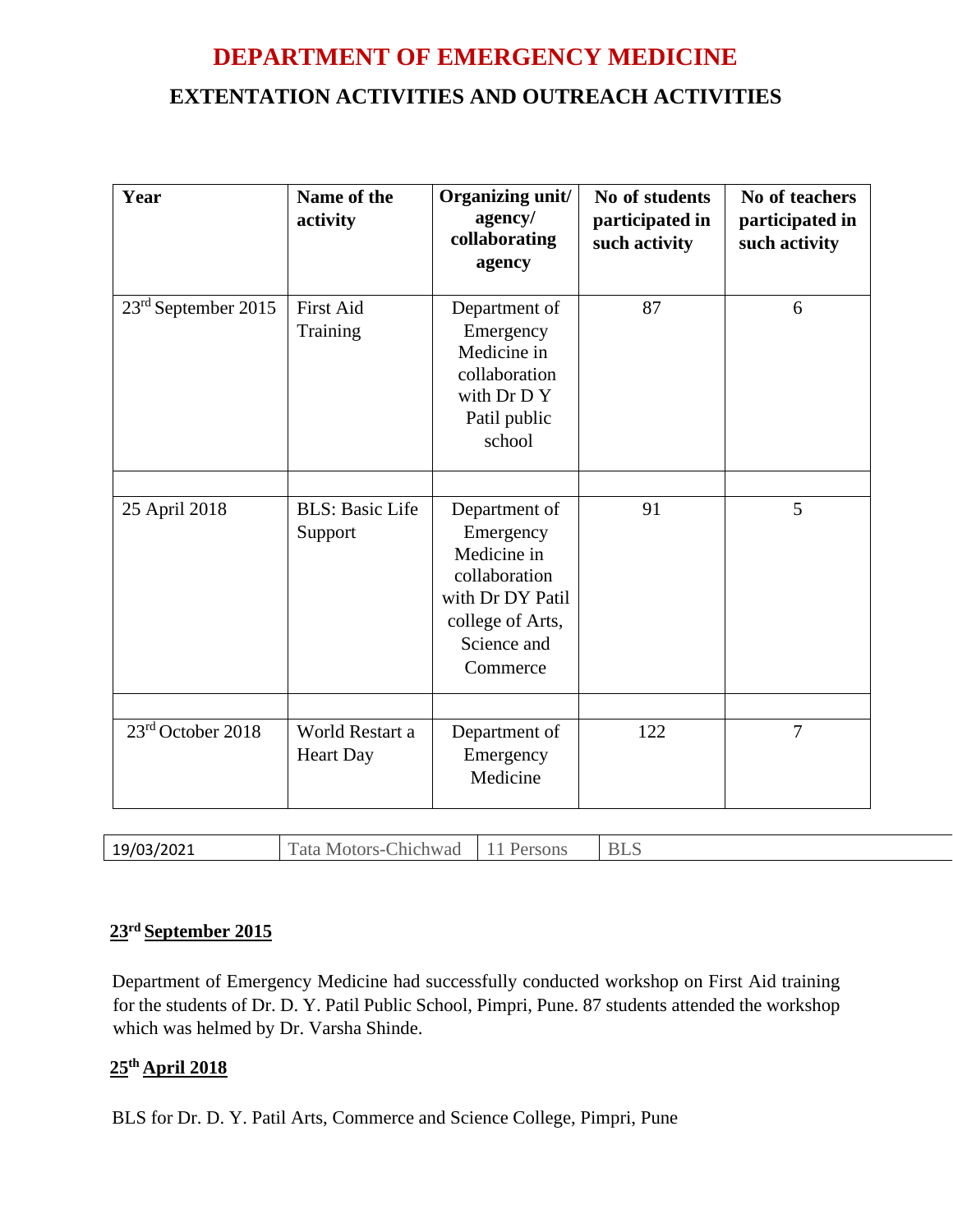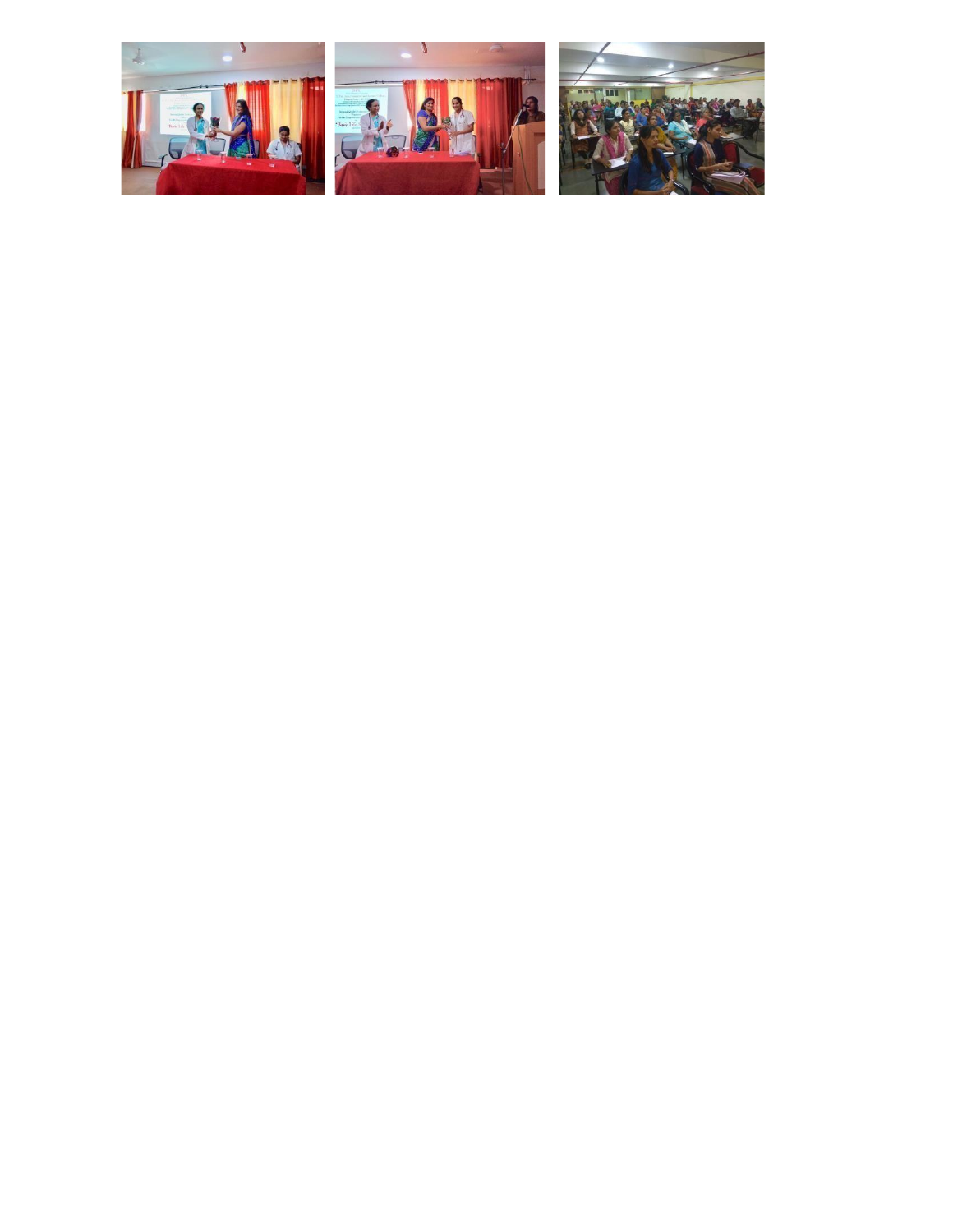## **Report**

#### **23rd October 2018**

Indian council of resuscitation celebrated "**World Restart a Heart Day**" on 23rd October 2018.On this occasion, Department of Emergency Medicine Dr.D.Y.Patil Medical college, trained122 laypersons in COLS - Compression Only Life Support at Alandi Urban Health Center, Dr.D.Y.Patil Medical College.They also trained staff at UHC in BLS for healthcare personnels. The programme was well appreciated by the lay people.

Faculty Organizer –Dr.Varsha Shinde , Professor EM

Co-Organizer –Dr.S.S.Daniel, Professor EM

Active Participation –Dr.Alok, SR, Dr.Tejas, JRIII, Jagdish Brother, Ashok Brother, Pankaj Brother.

We would like to thank Department of Preventive and Social Medicine and Dean Sir Dr. J.S Bhawalkar in helping to organize the event and our HOD Dr. R.S.Vhora

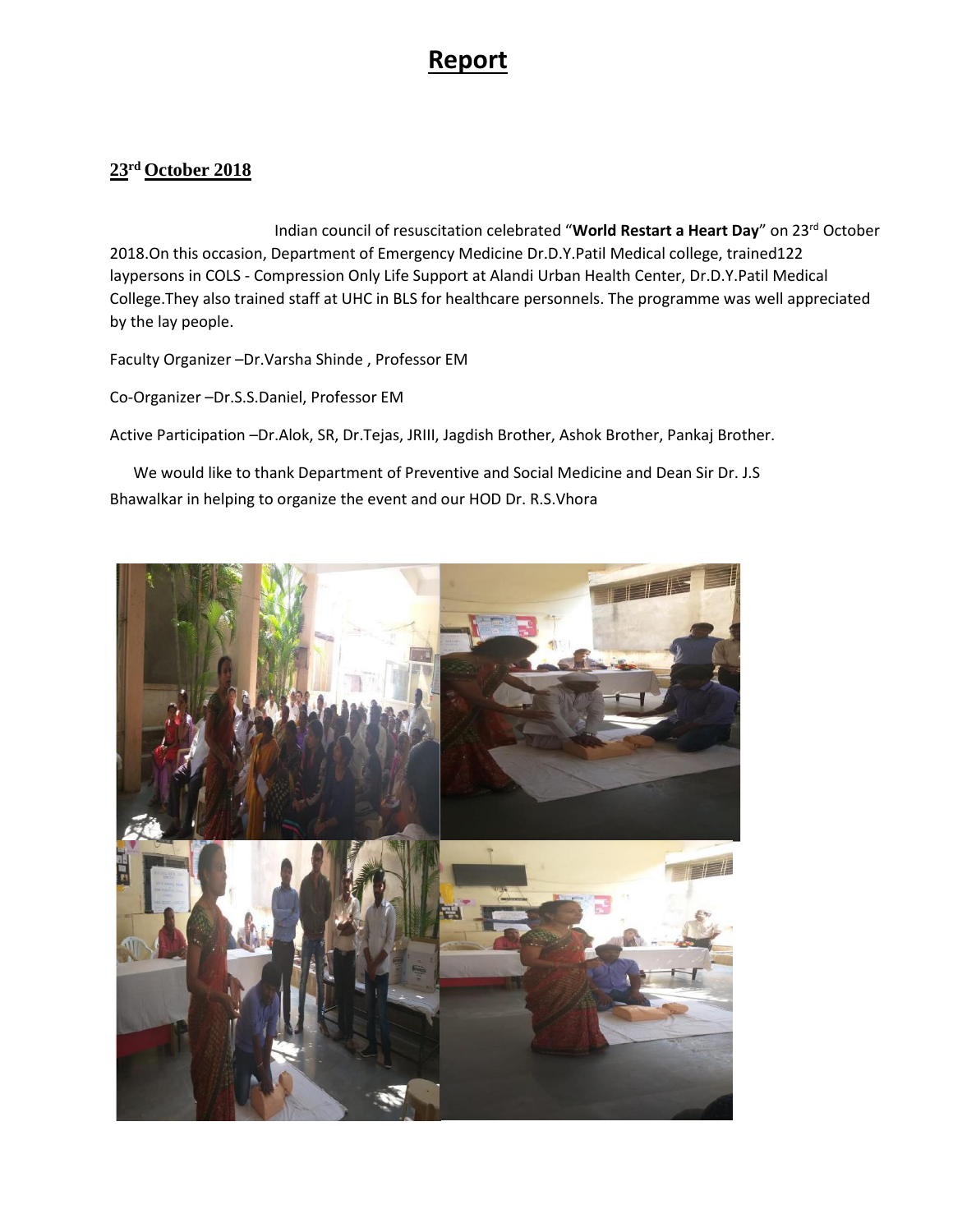"Kutuhal"- pre birth to rebirth, an exhibit focused on spreading medical awareness among the general public , was organized in SP College, Pune from 07/02/2020-10/02/2020. The department of Emergency Medicine was responsible for educating the public regarding first in common emergencies and basic life support in cardiac arrest. Seven interns under the guidance of Dr Varsha Shinde and Dr Ishan Lamba undertook this humongous task and executed it flawlessly with over whelming response from people of all age groups. A total of people 865 were trained in basic life support during the programme.



A lecture on first aid was taken by Dr Varsha Shinde and Dr Ishan Lamba for children of Dr DY Patil Public School on 04/02/2020. Children were taught regarding the importance of having a calm frame of mind and providing appropriate first aid during various emergency medical conditions.